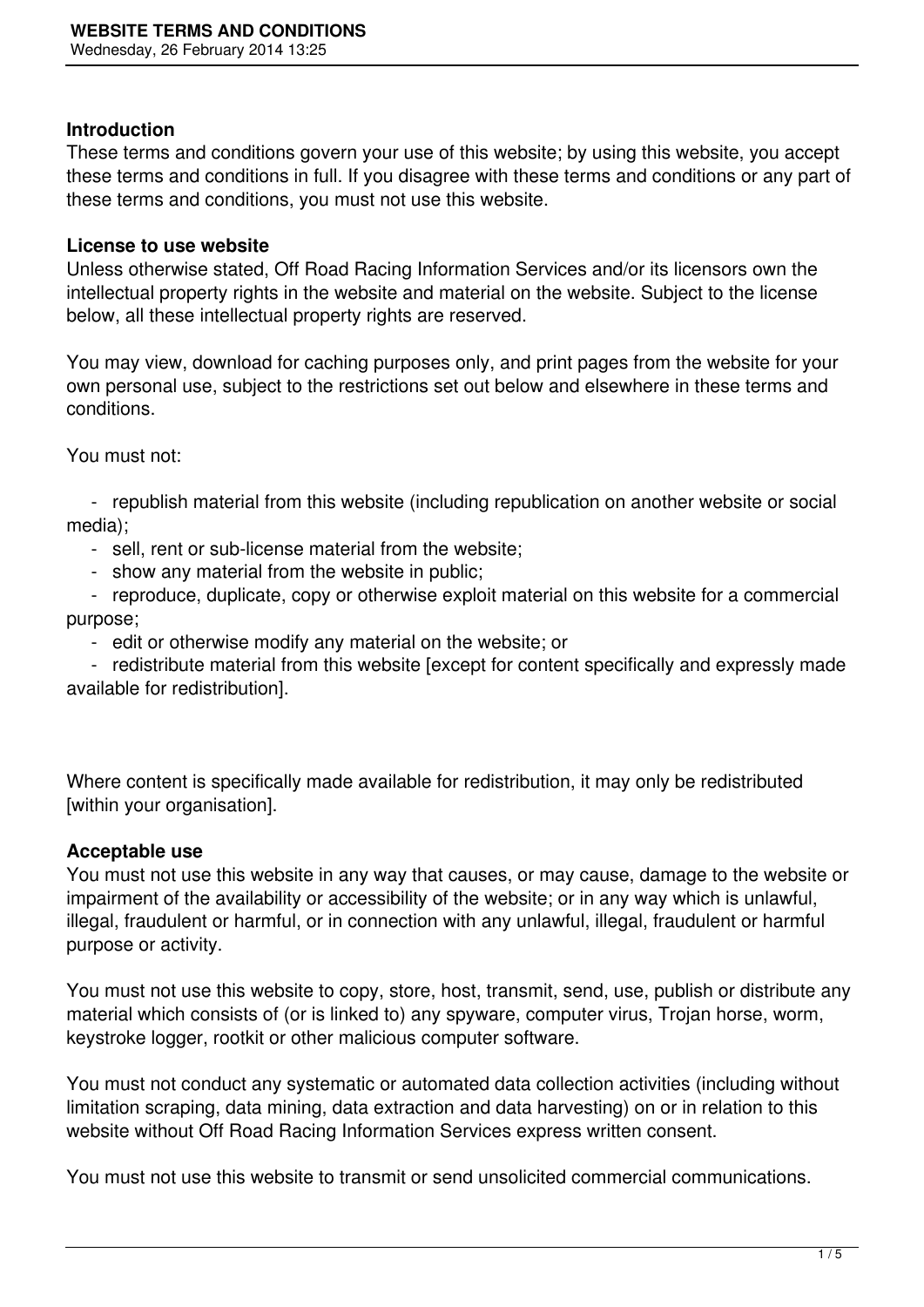You must not use this website for any purposes related to marketing without Off Road Racing Information Services express written consent.

## **Restricted access**

Access to certain areas of this website is restricted. Off Road Racing Information Services reserves the right to restrict access to areas of this website, or indeed this entire website, at Off Road Racing Information Services discretion.

If Off Road Racing Information Services provides you with a user ID and password to enable you to access restricted areas of this website or other content or services, you must ensure that the user ID and password are kept confidential.

Off Road Racing Information Services may disable your user ID and password in sole discretion without notice or explanation.

### **User content**

In these terms and conditions, "your user content" means material (including without limitation text, images, audio material, video material and audio-visual material) that you submit to this website, for whatever purpose.

You grant to Off Road Racing Information Services a worldwide, irrevocable, non-exclusive, royalty-free license to use, reproduce, adapt, publish, translate and distribute your user content in any existing or future media. You also grant to Off Road Racing Information Services the right to sub-license these rights, and the right to bring an action for infringement of these rights.

Your user content must not be illegal or unlawful, must not infringe any third party's legal rights, and must not be capable of giving rise to legal action whether against you or Off Road Racing Information Services or a third party (in each case under any applicable law).

You must not submit any user content to the website that is or has ever been the subject of any threatened or actual legal proceedings or other similar complaint.

Off Road Racing Information Services reserves the right to edit or remove any material submitted to this website, or stored on Off Road Racing Information Services servers, or hosted or published upon this website.

Notwithstanding Off Road Racing Information Services rights under these terms and conditions in relation to user content, Off Road Racing Information Services does not undertake to monitor the submission of such content to, or the publication of such content on, this website.

## **No warranties**

This website is provided "as is" without any representations or warranties, express or implied. offroadracing.com.au trading under Off Road Racing information Services makes no representations or warranties in relation to this website or the information and materials provided on this website.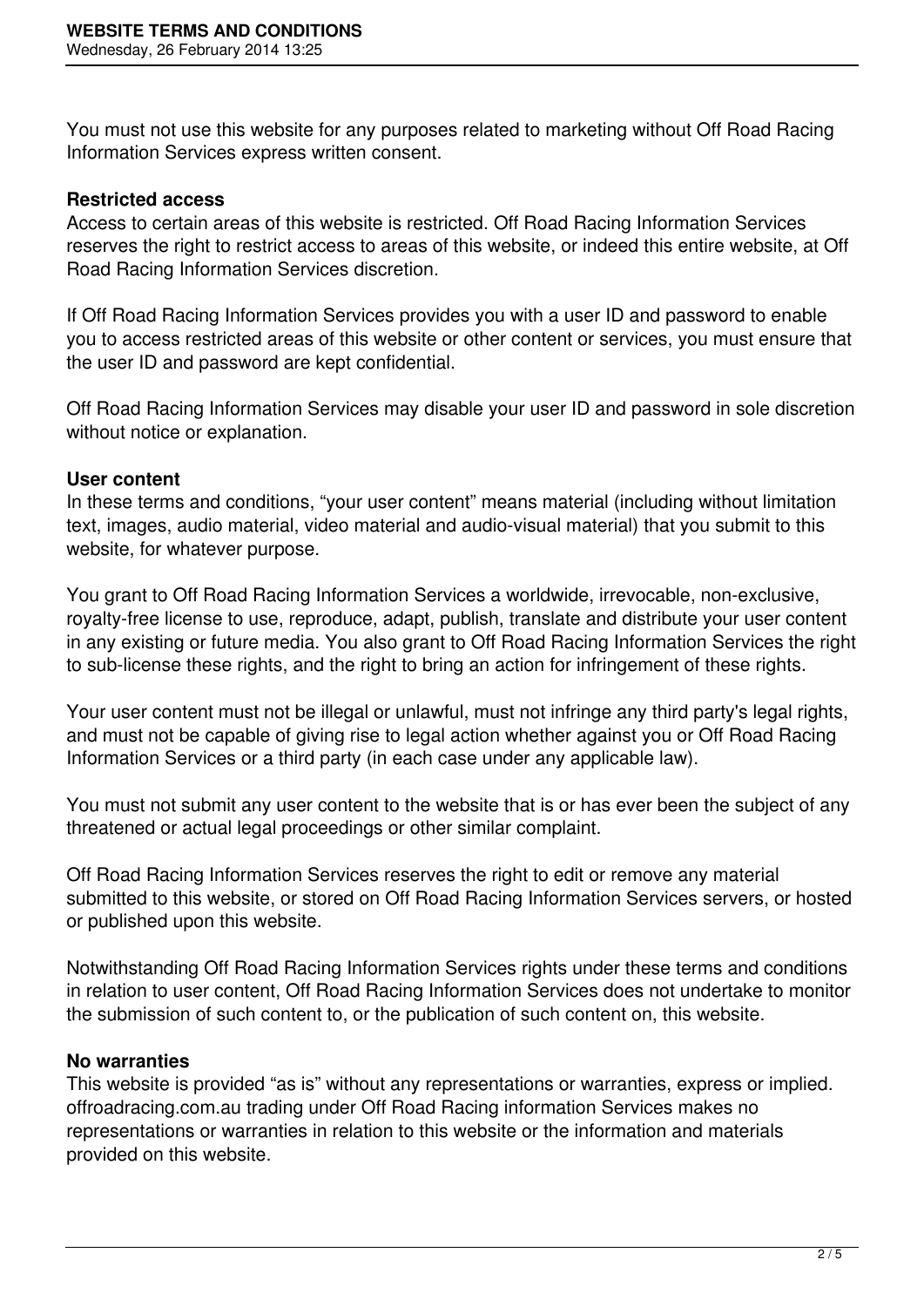Without prejudice to the generality of the foregoing paragraph, Off Road Racing Information Services does not warrant that:

this website will be constantly available, or available at all; or

the information on this website is complete, true, accurate or non-misleading.

Nothing on this website constitutes, or is meant to constitute, advice of any kind. If you require advice in relation to any [legal, financial or medical] matter you should consult an appropriate professional.

# **Limitations of liability**

Off Road Racing Information Services will not be liable to you (whether under the law of contact, the law of torts or otherwise) in relation to the contents of, or use of, or otherwise in connection with, this website:

- to the extent that the website is provided free-of-charge, for any direct loss;
- for any indirect, special or consequential loss; or

 - for any business losses, loss of revenue, income, profits or anticipated savings, loss of contracts or business relationships, loss of reputation or goodwill, or loss or corruption of information or data.

These limitations of liability apply even if Off Road Racing Information Services has been expressly advised of the potential loss.

# **Exceptions**

Nothing in this website disclaimer will exclude or limit any warranty implied by law that it would be unlawful to exclude or limit; and nothing in this website disclaimer will exclude or limit Off Road Racing Information Services liability in respect of any:

- death or personal injury caused by Off Road Racing Information Services negligence;
- fraud or fraudulent misrepresentation on the part of Off Road Racing Information Services;

or

 - matter which it would be illegal or unlawful for Off Road Racing Information Services to exclude or limit, or to attempt or purport to exclude or limit, its liability.

## **Reasonableness**

By using this website, you agree that the exclusions and limitations of liability set out in this website disclaimer are reasonable.

If you do not think they are reasonable, you must not use this website.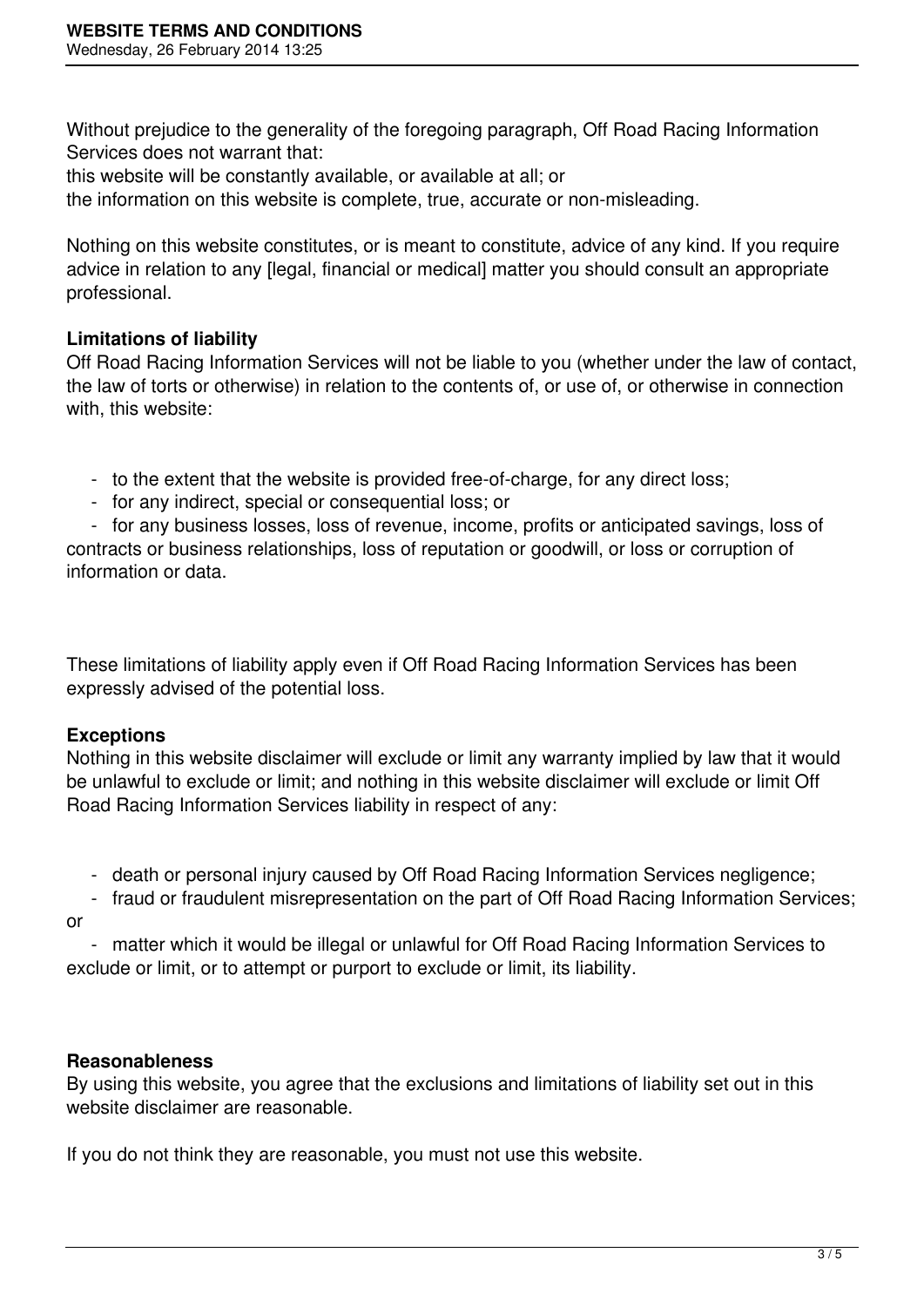### **Other parties**

You accept that, as a limited liability entity, Off Road Racing Information Services has an interest in limiting the personal liability of its officers and employees. You agree that you will not bring any claim personally against Off Road Racing Information Services officers or employees in respect of any losses you suffer in connection with the website.

Without prejudice to the foregoing paragraph, you agree that the limitations of warranties and liability set out in this website disclaimer will protect Off Road Racing Information Services officers, employees, agents, subsidiaries, successors, assigns, volunteers and sub-contractors as well as Murray and Julie Rogers.

### **Unenforceable provisions**

If any provision of this website disclaimer is, or is found to be, unenforceable under applicable law, that will not affect the enforceability of the other provisions of this website disclaimer.

### **Indemnity**

You hereby indemnify Off Road Racing Information Services and undertake to keep Off Road Racing Information Services indemnified against any losses, damages, costs, liabilities and expenses (including without limitation legal expenses and any amounts paid by Off Road Racing Information Services to a third party in settlement of a claim or dispute on the advice of Off Road Racing Information Services legal advisers) incurred or suffered by Off Road Racing Information Services arising out of any breach by you of any provision of these terms and conditions[, or arising out of any claim that you have breached any provision of these terms and conditions].

## Breaches of these terms and conditions

Without prejudice to Off Road Racing Information Services other rights under these terms and conditions, if you breach these terms and conditions in any way, Off Road Racing Information Services may take such action as Off Road Racing Information Services deems appropriate to deal with the breach, including suspending your access to the website, prohibiting you from accessing the website, blocking computers using your IP address from accessing the website, contacting your internet service provider to request that they block your access to the website and/or bringing court proceedings against you.

## **Variation**

Off Road Racing Information Services may revise these terms and conditions from time-to-time. Revised terms and conditions will apply to the use of this website from the date of the publication of the revised terms and conditions on this website. Please check this page regularly to ensure you are familiar with the current version.

## **Assignment**

Off Road Racing Information Services may transfer, sub-contract or otherwise deal with Off Road Racing Information Services rights and/or obligations under these terms and conditions without notifying you or obtaining your consent.

You may not transfer, sub-contract or otherwise deal with your rights and/or obligations under